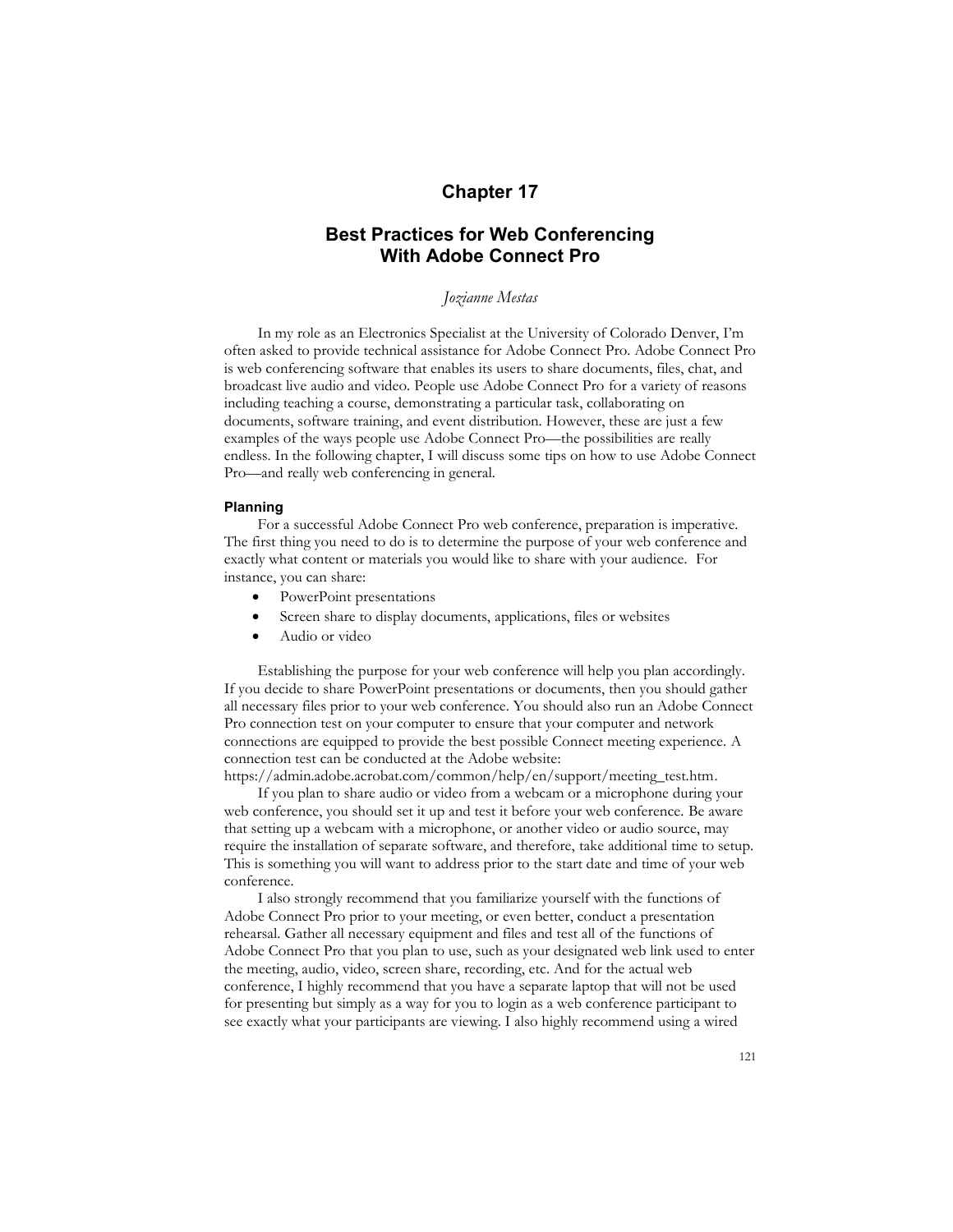Internet connection, as opposed to wireless, whenever possible to ensure a more stable connection.

Also, be sure to distribute any information that your web conference participants may need (e.g., the web conference meeting URL and any audio conferencing dial in number, if applicable) before the web conference begins. This will hopefully ensure that your participants are able to successfully connect to your web conference and minimize any technical issues that may cause a delay in starting the web conference. Instruct your participants to connect to the web conference prior to the actual start time so that there is adequate time to address any technical or connection issues.

#### **PowerPoint Preparation**

If you plan to share a PowerPoint presentation as a designated meeting host or presenter, when you login you will be prompted to install the Adobe Connect add-in. Depending on the speed of your computer, this should only take a minute or two. If you run the previously mentioned Adobe Connect Pro connection test on your computer, it will ensure that you have the necessary add-in installed.

When creating a PowerPoint presentation for Adobe Connect Pro, be conscientious of the font sizes you select to ensure that your web participants will be able to read your slides. The same principle applies for using intricate pictures, graphics and non-standard fonts. Since Adobe Connect Pro uses its own reader to view the presentation, in order to make sure all participates can view the content, it is best to use simple fonts, graphics, and animations. This is another instance when rehearsing your presentation and even logging in on a separate computer, as a participant, will be beneficial so that you can see your presentation just as your viewers will.

### **Screen share**

Adobe Connect Pro enables you to share your computer screen with your viewers. In other words, screen sharing enables your audience to view what you have on your computer screen. You can share documents or even a PowerPoint by either doing a screen share or by uploading the documents you want your users to see directly to Adobe Connect Pro. But according to the Adobe Connect Pro website, (http://www.adobe.com/products/acrobatconnectpro/faq/): "When presenting or collaborating, it is a best practice to upload documents to the meeting rather than use screen share. Advantages include easy organization and preparation for presenters, a better and higher fidelity viewing experience for participants, lower bandwidth requirements, and improved collaboration and annotation with the whiteboard."

However, often you may find yourself making last minute changes that do not enable you the time to upload your files to Adobe Connect Pro or a question might come up during the web conference in which you need to share your screen (i.e., do a screen share) to demonstrate something. More often than not you should not have any problems with doing an impromptu screen share. However, if you know in advance that you need to do a screen share and use a specific piece of software, then you should strive to open any applications you will use prior to the beginning of your presentation to avoid any delay waiting for them to open.

If you choose to utilize the screen share option, it is recommended that you use the screen resolution of 1024x768 to ensure that your participants can see your screen without demanding too much computer network bandwidth.

As a meeting host, you can also optimize the room bandwidth based on the type of network you are connected to, such as DSL or LAN. Your web conference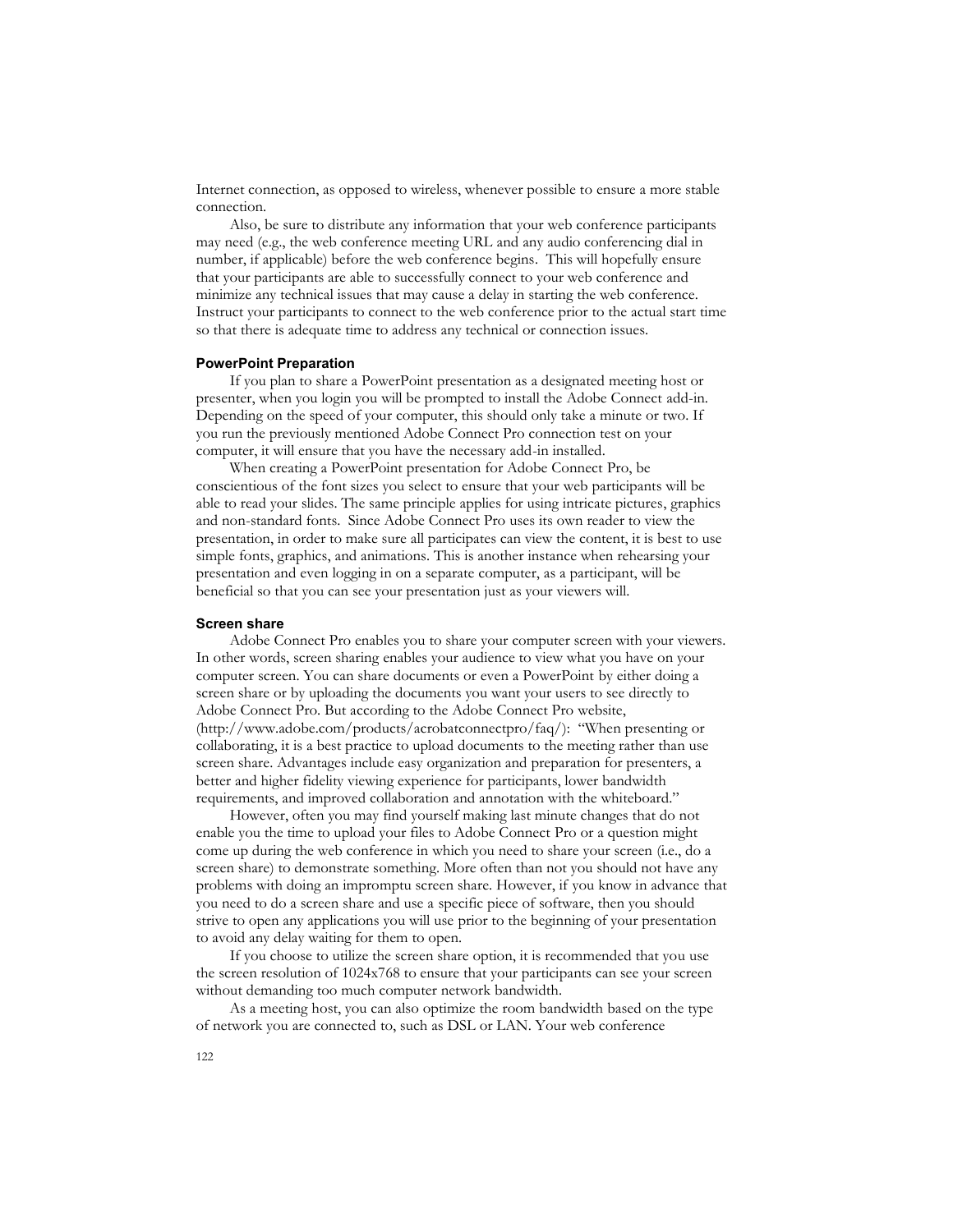participants also have the option of selecting a connection speed based on the type of network they are connected on, such as DSL or LAN. These selections should help optimize the quality of the display for participants while balancing the network bandwidth requirements.

## **Audio**

Adobe Connect Pro enables you to share audio with your participants. To add audio to your web conference there are a few options:

- Use a USB microphone, headset, or webcam with a microphone
- Use a telephone and audio bridge (not available on all systems)

If you choose to connect a webcam or microphone to your computer, the Adobe Connect software provides an audio setup wizard. Be sure to run this setup wizard and test prior to your web conference to make sure that your microphone is working correctly.

Although Adobe Connect Pro enables multiple hosts and presenters to add microphones, I recommend limiting the number of open microphones at one time to minimize the possible confusion caused by multiple individuals trying to talk all at once. Using a meeting moderator or agenda may also help organize the order of a web conference and help avoid these issues.

There is more than one Adobe Connect Pro server at our university. One of them has an audio bridge—which provides users with ability to dial in with a phone to get the audio—and one of them does not. There are benefits to using the integrated audio conferencing service in Adobe Connect Pro. For example, you can easily mute individuals, or all, audio connections if necessary. This can become helpful if a participant mistakenly puts his or her audio conference line on hold and hold music begins broadcasting to your entire meeting. If you are using an audio bridge in Adobe Connect Pro, be sure to instruct your audio conference participants not to put their phone line on hold.

#### **Video**

To broadcast video for your meeting, the setup process is similar to setting up a microphone. You can choose to use an external USB webcam connected to your computer or a built-in webcam (if your computer is already equipped with one). There are also video to USB adapters that you can use to connect various cameras to your computer, as long as you have the correct software drivers installed. Once you decide on a camera to use, simply select your camera and preview it to ensure that it is working correctly. Be aware that broadcasting video for your meeting can increase the necessary bandwidth required by your meeting participants.

### **Running a Web conference**

As previously stated, I strongly recommend that you familiarize yourself with the functions of Adobe Connect Pro prior to your meeting. Also distinguish the differences between meeting user roles, such as host, presenter, and participant, so that you can appropriately assign these roles based on the desired level of function permissions. Setting up an additional laptop to view the meeting as a participant is also strongly recommended.